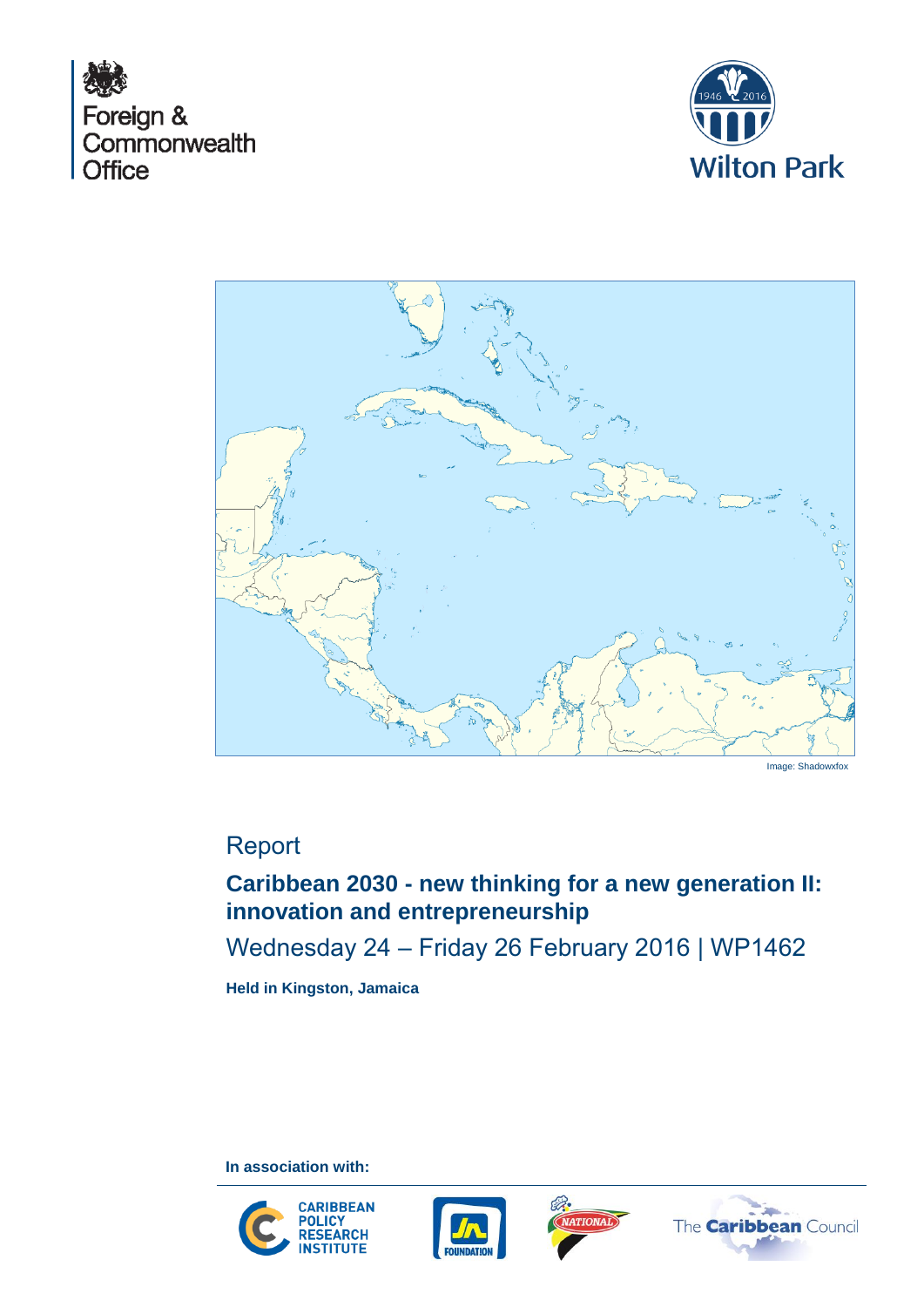

# Report

## **Caribbean 2030 - new thinking for a new generation II: innovation and entrepreneurship**

# Wednesday 24 – Friday 26 February 2016 | WP1462

The first Wilton Park Caribbean 2030 meeting of almost 40 younger leaders from across the Caribbean took place in the UK in June 2015. The young leaders identified their visions for the future direction for the region. The outcomes of their discussions are provided in the report: [https://www.wiltonpark.org.uk/wp](https://www.wiltonpark.org.uk/wp-content/uploads/WP1404-Report.pdf)[content/uploads/WP1404-Report.pdf](https://www.wiltonpark.org.uk/wp-content/uploads/WP1404-Report.pdf)

The key issues outlined in that report will form the basis of this second follow-up meeting which will take place in the Caribbean. Bringing together many of the original group from the region, with a few additional experts, the group will focus on the next steps for the region, specifically focusing on one overarching theme identified in June: Innovation and entrepreneurship and how to achieve this for the region.

In June 2015 the group concluded that the challenges facing the Caribbean region – growth, security, fiscal management, amongst others – are stronger than ever, even while new ones, like climate change, emerge. At the same time, weaknesses in the governance in the region and the limited effectiveness of both public and private leadership have become increasingly exposed.

This follow-up meeting will focus on specific questions and identify the next steps that are needed and how the next generation of leadership can lead the necessary follow-up actions to embrace and affect a new vision of the Caribbean.

#### **Objectives**

This Forum builds on the first meeting of this group and aims to:

- Enable this group of new and next generation Caribbean leaders to turn their aspirations into actions;
- Focus on specific issues, primarily economic-related, that will enable the region to prosper;
- Bring people together from different countries and sectors, sharing crossregion expertise and ideas in shaping their future;
- Provide a neutral and residential setting for them to meet together and support their network;
- Provide an opportunity to link the group to the UK and other key external stakeholders who they might not otherwise have access to.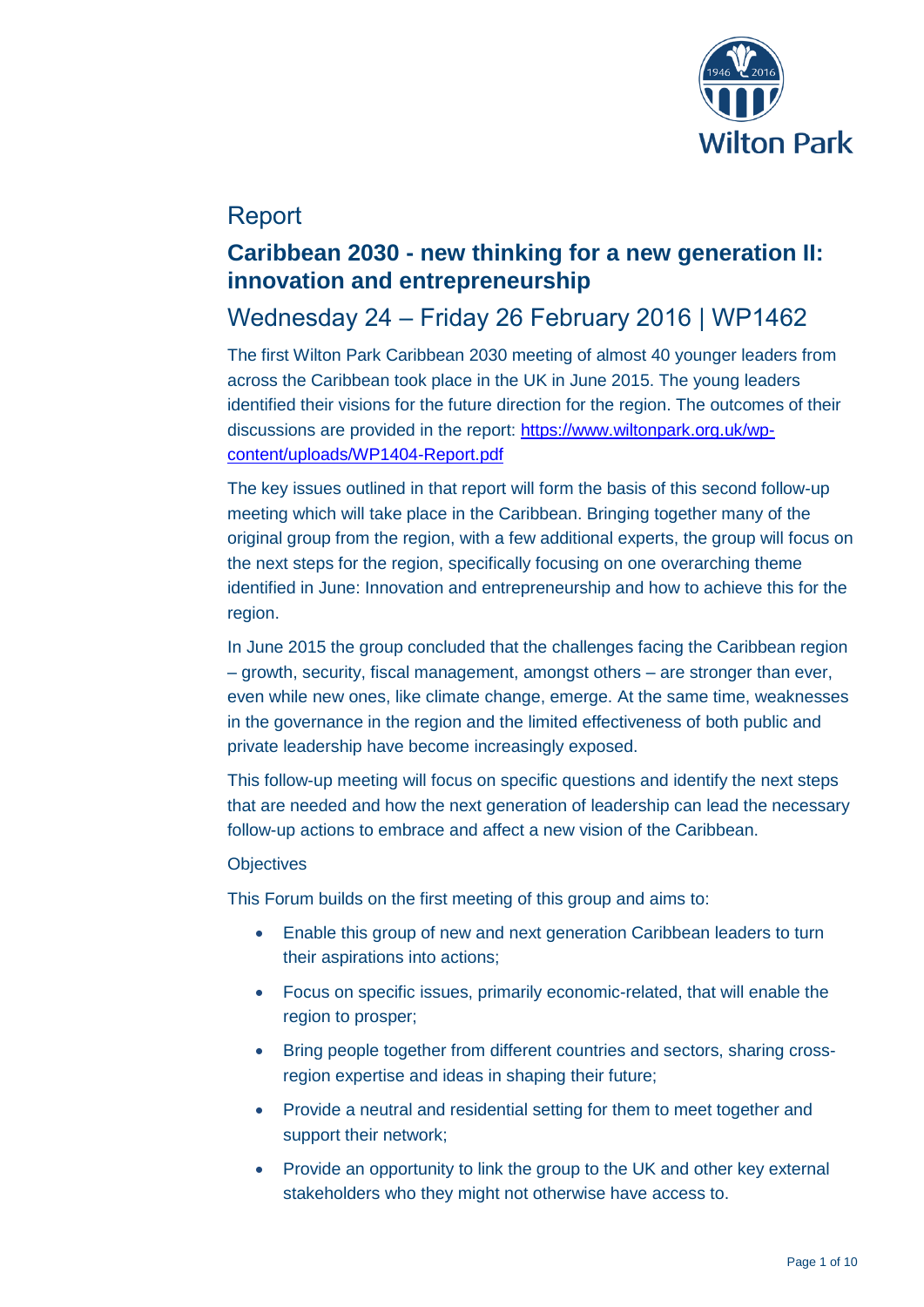## **Summary**

Caribbean 2030 has been initiated to create an active network of new and younger leaders from across the region who can work towards realising the full potential of the Caribbean region.

At the first Wilton Park-convened meeting in June 2015 the group outlined their visions for 2030 for the region. Promoting prosperity was a cornerstone for the future. The second Caribbean 2030 meeting, convened in Jamaica, focussed on how to encourage and support innovation and entrepreneurship within the region to enable greater regional prosperity.

Action plans were agreed in four areas: finance, credit and business growth; trade within and beyond the region; green growth and sustainability; and IT infrastructure/technology and open/big data.

The group have the capacity to deliver (and already are delivering) on these actions to support entrepreneurship in its widest sense, and improve the local and regional frameworks in which entrepreneurship can flourish.

The energy and passion of the group, now about 50 strong, together with their diversity and network, provides an opportunity to "connect the dots" across the region, inventing new ways to achieve economic development and policymaking.

## **Context**

Since the first Wilton Park Caribbean 2030 conference in June 2015, there have been significant changes in the regional and global context. New global development frameworks were agreed including financing for development, the 2030 sustainable development goals (SDGs) and climate change (COP21). The wider region has seen the normalisation of US-Cuba relations, a fall in prosperity in South America due to the drop in commodity prices, the economic slowdown in China which has been deepening its links with the Caribbean, and domestic challenges in Venezuela.

There has also been a significant drop in oil prices at a time when energy dynamics in the region are changing with possible oil finds off Guyana and Jamaica, the USA seeking to be an energy exporter to the region and Venezuela's domestic challenges which may affect the Caribbean in terms of the PetroCaribe oil barter programme.

It is against this backdrop that the discussion on innovation and entrepreneurship in the Caribbean was focussed. This report sets out the main themes of discussion, the conclusions and key actions.

## **Caribbean 2030 – new thinking for a new generation II – key conclusions**

- The Caribbean tends to compare itself to and imitate other rich countries instead of inventing new policies or ways of working specifically for the Caribbean context. The region needs to 'think outside the box'.
- The Caribbean needs to identify its strengths rather than focus on weaknesses, and find opportunity in crisis. Strengths include its location – proximity to the world's largest economy and to large natural resource reserves in Latin America – and its vibrant democratic environment. The expansion of the Panama Canal due later this year would also bring opportunity. Ways to provide value-added services or goods should be pursued.
- Whilst the Caribbean is composed of islands, it is not isolated from global issues and needs to work effectively as a region. Working together is the only way to overcome the challenges of scale. However, few have seen companies successfully achieve scale in the Caribbean and so are not enthusiastic about Caribbean regional integration, (CARICOM being seen by some as too fragmented and unable to work meaningfully as a regional vehicle). Regional transport remains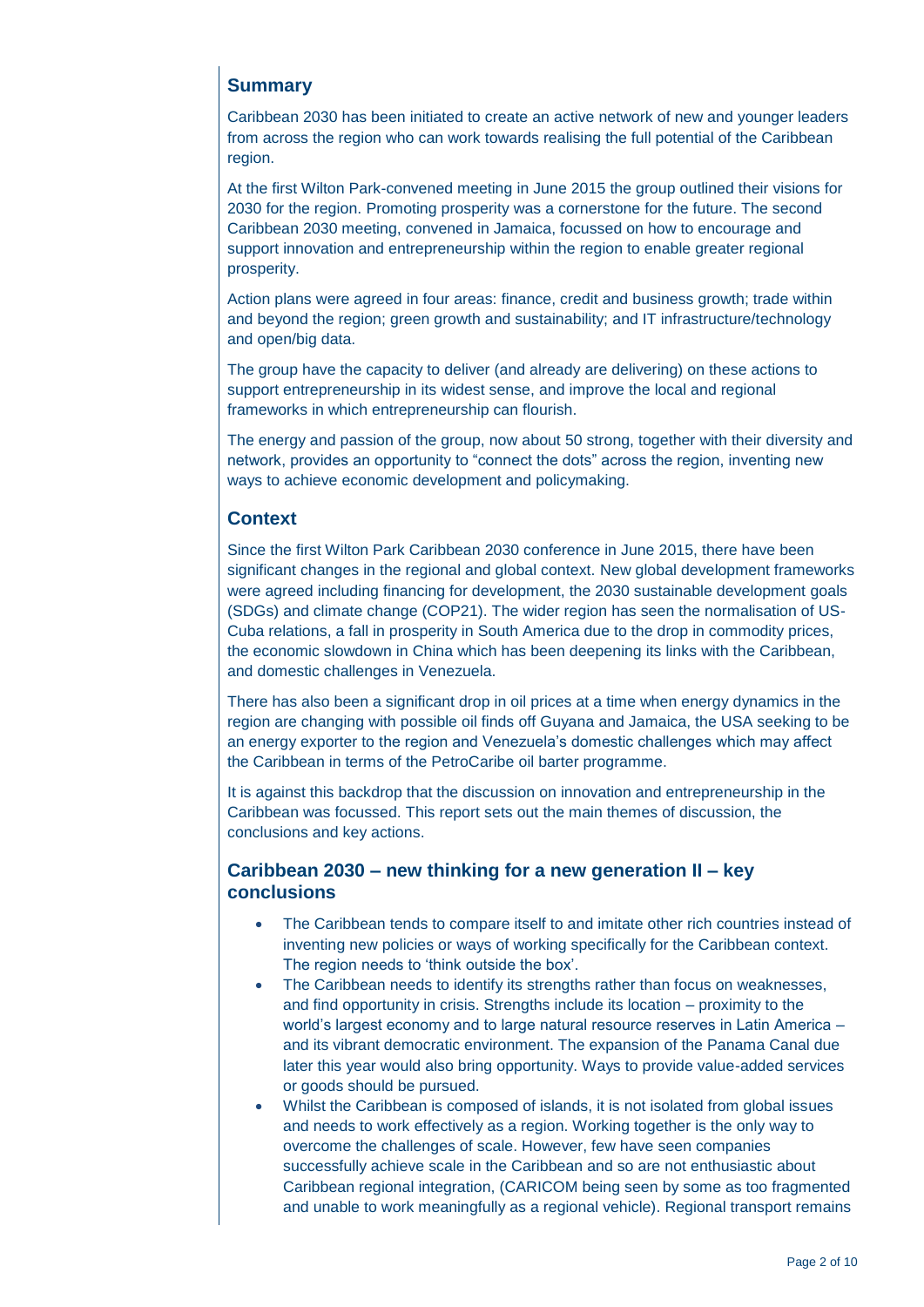a major challenge, and it is not clear what brings the Caribbean region together. Elections often disrupt a country and the region's continuity: leading up to an election Caribbean islands often find themselves looking inward and the regional agenda set aside.

- Ways of working together as a region should therefore be pursued. The Caribbean could identify a number of shared challenges on which to work together as a region to find common solutions on issues such as climate change and correspondent banking.
- Many were enthusiastic about promoting and facilitating in practice the free movement of people in the Caribbean region to support business ties, regional integration and allow skilled labourers to find employment opportunities easily within the region.
- As Caribbean countries look to diversify their trade partners, the region might consider working more closely with Latin America with which it has not had a traditional link.
- The region suffers from 'implementation deficit disorder': there is often a lack of implementation and action. People needed to see themselves as agents for change and effect change.
- A lack of thought leadership in the region was acknowledged alongside a problem of high and inappropriate wage levels in some cases, nepotism and a general human resource shortage in both the public and private sector.
- There needs to be a change in the way the Caribbean addresses problems, with a focus on addressing the root cause rather than criticising the end result.
- In order to encourage creative societies people need to be open to ideas, different ways of thinking and communicating, and alternative lifestyles – with equality of treatment for all citizens, it was argued. "Is there any hope of innovation without tolerant societies?" was a question posed.
- Finding ways to 'connect the dots' to create innovative and holistic solutions to regional challenges was a theme that ran throughout the discussions.

## **Caribbean 2030 – new thinking for a new generation II – key actions**

Working groups running through the meeting focussed on four areas, with actions identified by the groups that they could work on individually and together. These are outlined below.

## **i) Green growth**

Identifying a green and sustainable vision for the region which minimises waste and lowers carbon emissions.

Key actions include:

- 1. creating a regional online database of existing good "green" practices in the region
- 2. championing green business approaches, for example in the hotel industry;
- 3. increasing awareness of the need for sustainable and green approaches;
- 4. encouraging a move away from the use of plastic;
- 5. encouraging the use of electric cars by government/public organisations, encouraging a pilot project with one government; and working towards achieving a zero rating on the importation of electric vehicles.

## **ii) IT infrastructure/technology and open/big data**

Aiming to empower people through ICT, facilitating greater access to information and open data across the region.

Regulation, access and open data sharing are critical. Harmonising Freedom of information acts across CARICOM countries would be a good first step to increased data sharing, for example government sharing and harmonisation of legislation on e-filing.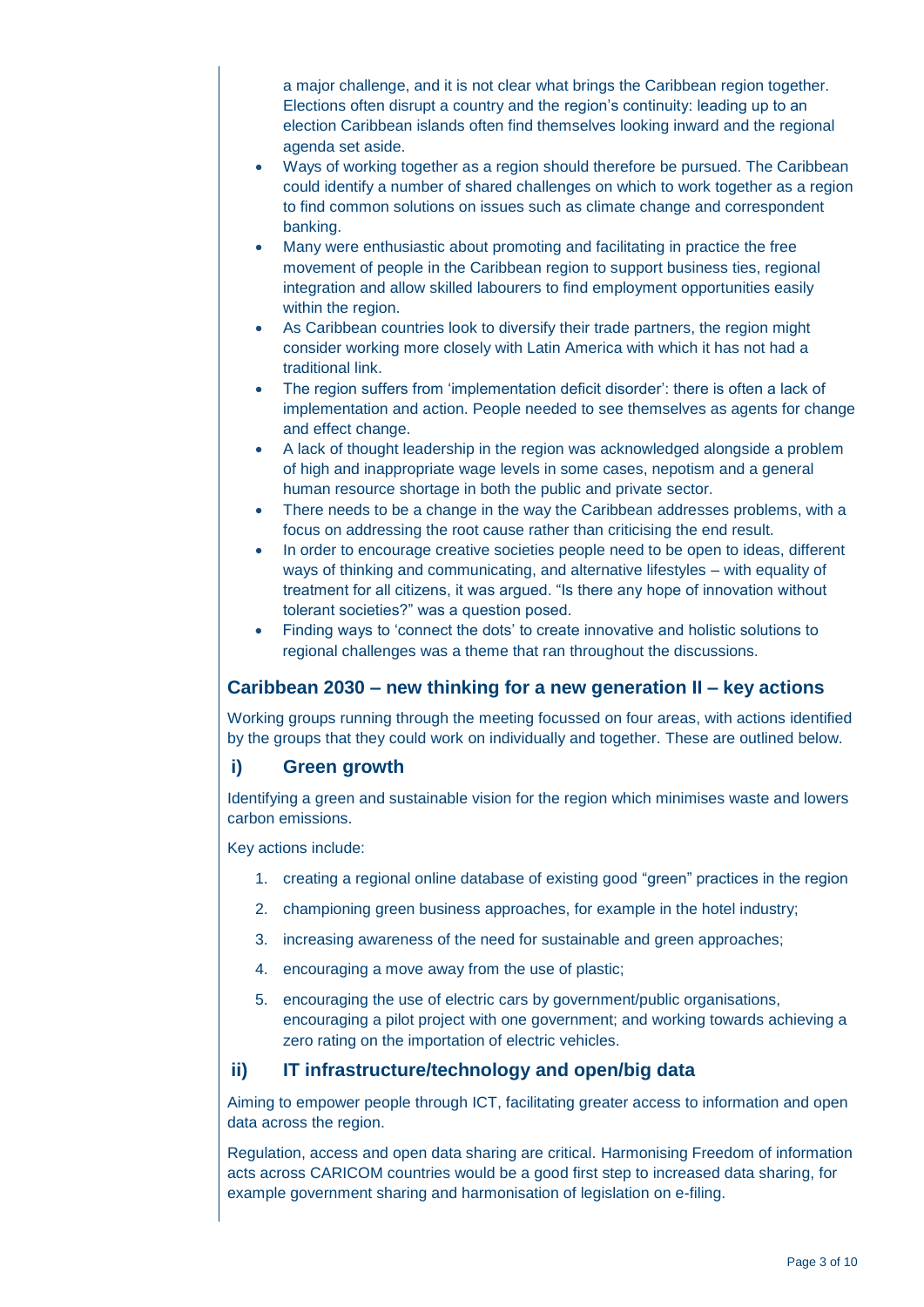Key actions include:

- 1. CaPRI will conduct an open data readiness assessment for the region, seeking technical support from UNESCO, that will look at the types of information that is available, the standards in the region, and review existing (and potentially proposed) legislation;
- 2. initiating a public education campaign on open data;
- 3. working towards proposing a harmonised model of open data and Freedom of Information Acts for the Caribbean countries.

### **iii) Finance, credit and business growth**

The group identified three core issues impacting finance in the Caribbean: education, access and risk.

The group acknowledged that the prevailing threat of de-risking within the correspondent banking sector will affect all of the identified areas unless tackled in the immediate term.

Key actions include:

#### **1. Education**

- a) Advocating for greater deployment of financial literacy tools. Where possible, use pre-existing tools and e-learning platforms. This education is for all levels, from schools to government, to entrepreneurs, to investment promotion agents, to bankers;
- b) Organising a hack-a-thon to create an app that makes financial literacy accessible to the broad range of stakeholders.

#### **2. Risk**

- a) With the goal of encouraging financial institutions to adopt risk, develop a framework that can be used by financial institutions (particularly national credit bureaus) to evaluate/analyse risk;
- b) To the extent possible, advocating for the establishment of a pan-Caribbean credit bureau;
- c) Outlining risk assessment methods.

#### **3. Access**

- a) Looking at existing innovation funds. Based on findings, evaluate their relative success in the region and move towards developing private sector innovation funds;
- b) Rolling out a template that can be used for the development of capital markets throughout the region;
- c) Developing an inventory of funding sources for investment clubs. Developing a website (longer term action).

## **iv) Trade within and beyond the region**

Aiming to improve private sector investment and engagement which would enhance trade within the wider Caribbean and beyond.

Key actions include:

- 1. Developing Public Private Partnerships (PPPs) helping governments identify priority projects which can benefit from Private Sector capital and expertise; and ensuring technical support can be utilized to make these investment ready - ROI identified, terms defined etc.;
- 2. Promoting and engaging with the wider Caribbean countries that border or sit in the Caribbean seas but are outside CARICOM, through trade missions; implementing;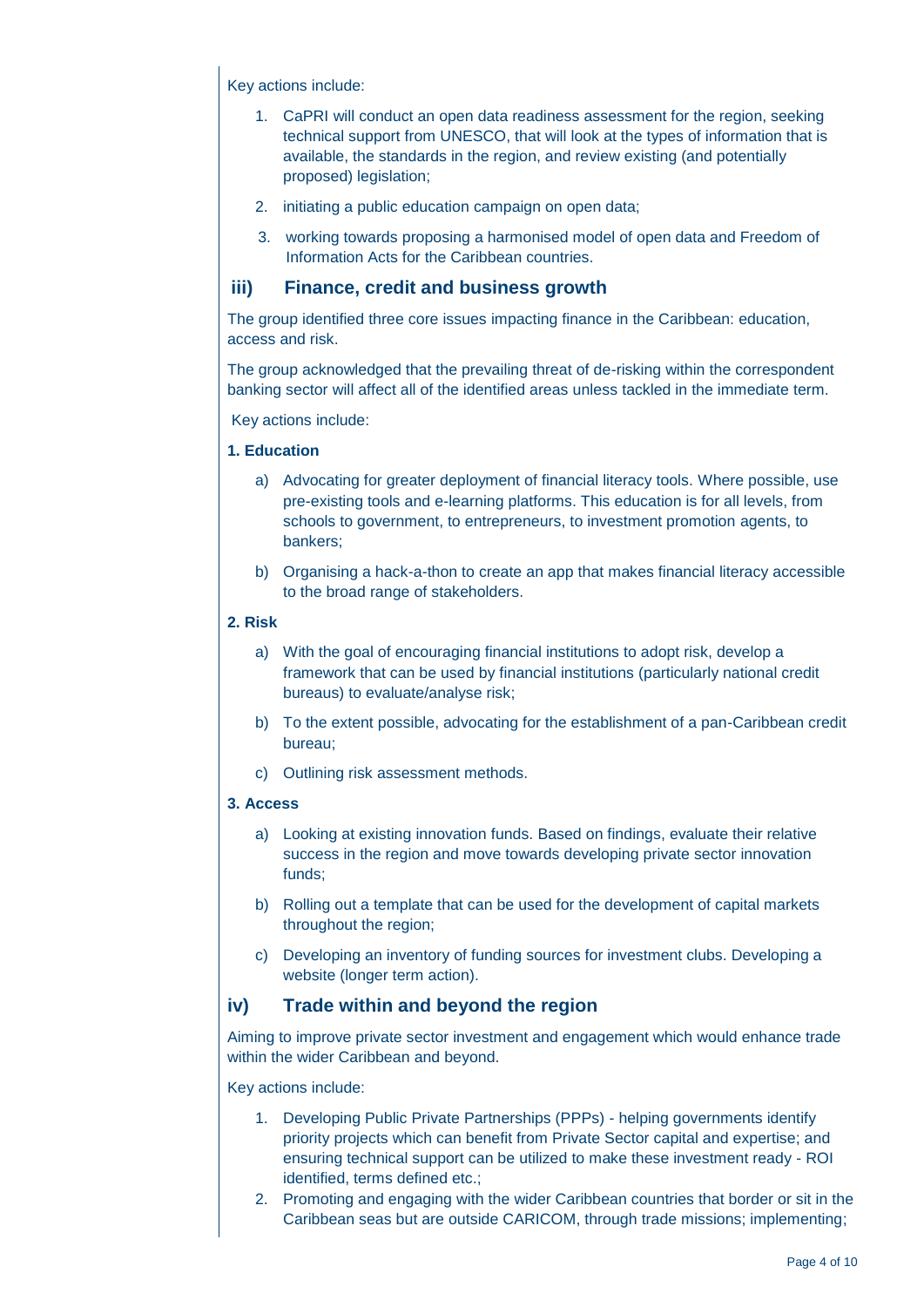trade agreements; deeper political engagement and regional events geared toward private sector investment;

- 3. Encouraging bids to the UK Infrastructure Fund and other European Union funding where eligible;
- 4. Using media to expose/promote/advocate for change promoting and publishing articles which advocate change and exposing current inefficiencies.

See the annex below for further details on the working groups' conclusions and actions.

## **Key conference subjects**

The overall focus of the second Caribbean 2030 meeting was on encouraging and supporting innovation and entrepreneurship within the region to enable greater regional prosperity. A summary of the main subjects discussed is below.

#### **Innovation and entrepreneurship in the Caribbean**

A number of exciting entrepreneurial approaches were shared with the group, including Jamaican Producers, which has successfully reinvented a traditional banana trading company to a dynamic food speciality firm trading internationally; a Bitcoin revolutionising financial transactions launching across the region (using block chain technology); a homestart chocolate maker creating her growing Chocolate Dreams; and a regional social enterprise being set up online to promote and sell "Made in the Caribbean". These examples, and others, provided a number of clear insights into how entrepreneurship could succeed in the Caribbean, the framework it needed to thrive, and the changes required.

- Entrepreneurship needs to be promoted more in the Caribbean, with mechanisms of support created to help entrepreneurs with business plans, accountancy and financing. Supporting entrepreneurs to set up a business as if they are going to sell it from Day 1 was encouraged. Sharing and communicating successes for others to learn would also be beneficial.
- Challenges faced by entrepreneurs in the region include: access to finance, a lack of skilled labour. However, a challenge for foreign investors – excessive bureaucracy or "red tape" – could be an opportunity for local entrepreneurs and investors who have access to information on the ground.
- Regional markets have great untapped potential. Some entrepreneurs looked first at the opportunity in the regional market before looking further afield to international markets.
- How could the Caribbean find ways to use value added products and services to promote economic and social development?
- The role of women in the business world was also discussed, with many saying that the 'boys club' still existed and that maternity leave and flexible working arrangements are often difficult to negotiate.

#### **Financing for the future: balancing risks with enterprise**

The availability of financing (local and international) for investment to support entrepreneurial activity is critical for the region, and becoming more challenging.

- Correspondent banking is currently presenting a huge challenge to the Caribbean region. International banks are terminating their relationships with Caribbean banks due to the cost of complying with a set of complex rules for sustaining these relationships, and the fines and penalties associated with breaching these rules.
- However, there is a lack of empirical data to support the claims of these banks. Banking relations are often severed abruptly and without a strong cause. This has serious implications for foreign direct investments, trade and remittances to the region.
- It was recommended that the Caribbean could encourage local banks to adopt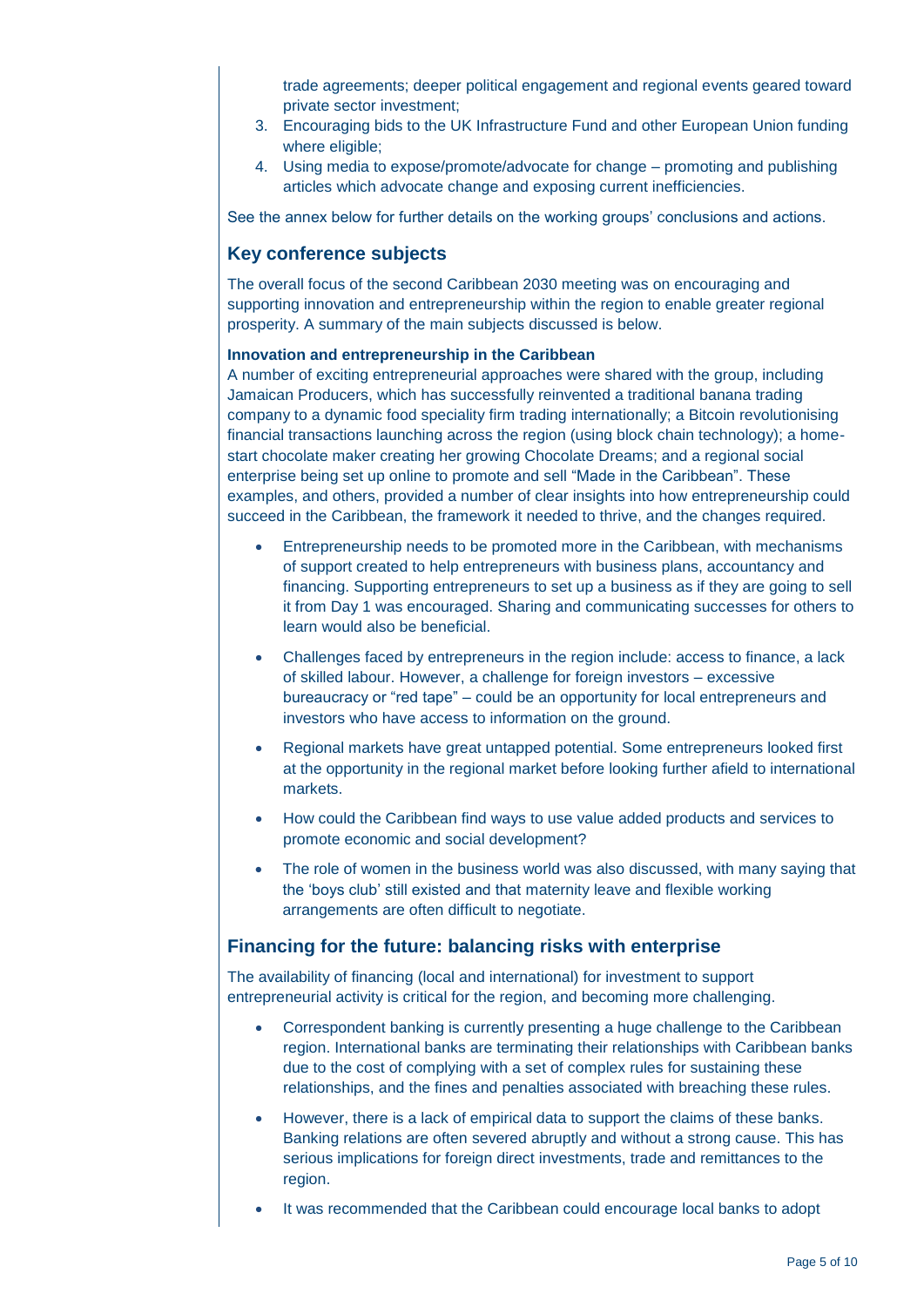know your customer (KYC) policy and start sharing data.

- This was a regional problem which required regional action and CARICOM could play a role in addressing the issue.
- Block Chain Technology provides a revolutionary opportunity and is being rolled out across the region, led by one of the Caribbean 2030 group. This technology enables cross-border interactions, and eliminates the need for a correspondent bank, allowing for decentralized KYCs. The analogy was drawn between the transformations from traditional film to digital cameras as to why block chain is the next 'big thing'. The impact for the region was suggested to be highly significant.

### **Education and skills training**

Talent is being wasted in the region, and strong calls were made for significant improvements in education and skills training which would unlock entrepreneurship in all its forms.

- The education curriculum in the Caribbean should be revisited to encourage innovators and big thinkers rather than the traditional fields of accountancy, medicine and law. There is a need for education to create employers and not employees, with a focus on creativity and thinking rather than regurgitation of knowledge. Some islands have considered introducing entrepreneurship and financial education in primary schools.
- As the world changes, so does the curriculum with more focus needed on where there is a demand for employment (such as big data analysts on one end of the spectrum and farmers on another). There is a need to review the skills needed for current jobs in the market and understand where the Caribbean had transferable strengths relating to the global market. This is a particular issue given that many islands bring in outside talent to fill the skills gap.
- Businesses are encouraged to have more dialogue with schools and education ministries to coordinate the development of skilled labourers needed on the islands.
- A common problem is encouraging older teenagers, particularly males, to continue in full-time education. It was suggested that there was a need to find out what subjects motivated these students – which might be music or creative subjects – and that children should not be pigeonholed into traditional subjects but be able to explore what they are interested in.
- There was a concern that IT was not being introduced in schools in the most effective way. In some countries where free laptops had been distributed amongst students, there was a concern that there was a lack of educational content and teachers with strong ICT skills who could encourage learning via laptops rather than simply providing a device for access to the internet and social media.
- Social and economic exclusion remain a concern: many children still go to school hungry and are unable to concentrate in class.
- Skills training and mentors for those setting up small businesses is needed.

#### **Infrastructure and the business environment**

To ensure an enabling business environment with strong infrastructure (hard and soft) the relationship between the private sector and governments remains key, and has to be a twoway process.

- Governments need support in creating infrastructure projects that are ready for investment, with costs and feasibility studies available for investors.
- Given the huge scope for public private partnerships in the region there is a need to find innovative instruments to support this.
- Businesses need governments to provide a supportive and enabling framework in order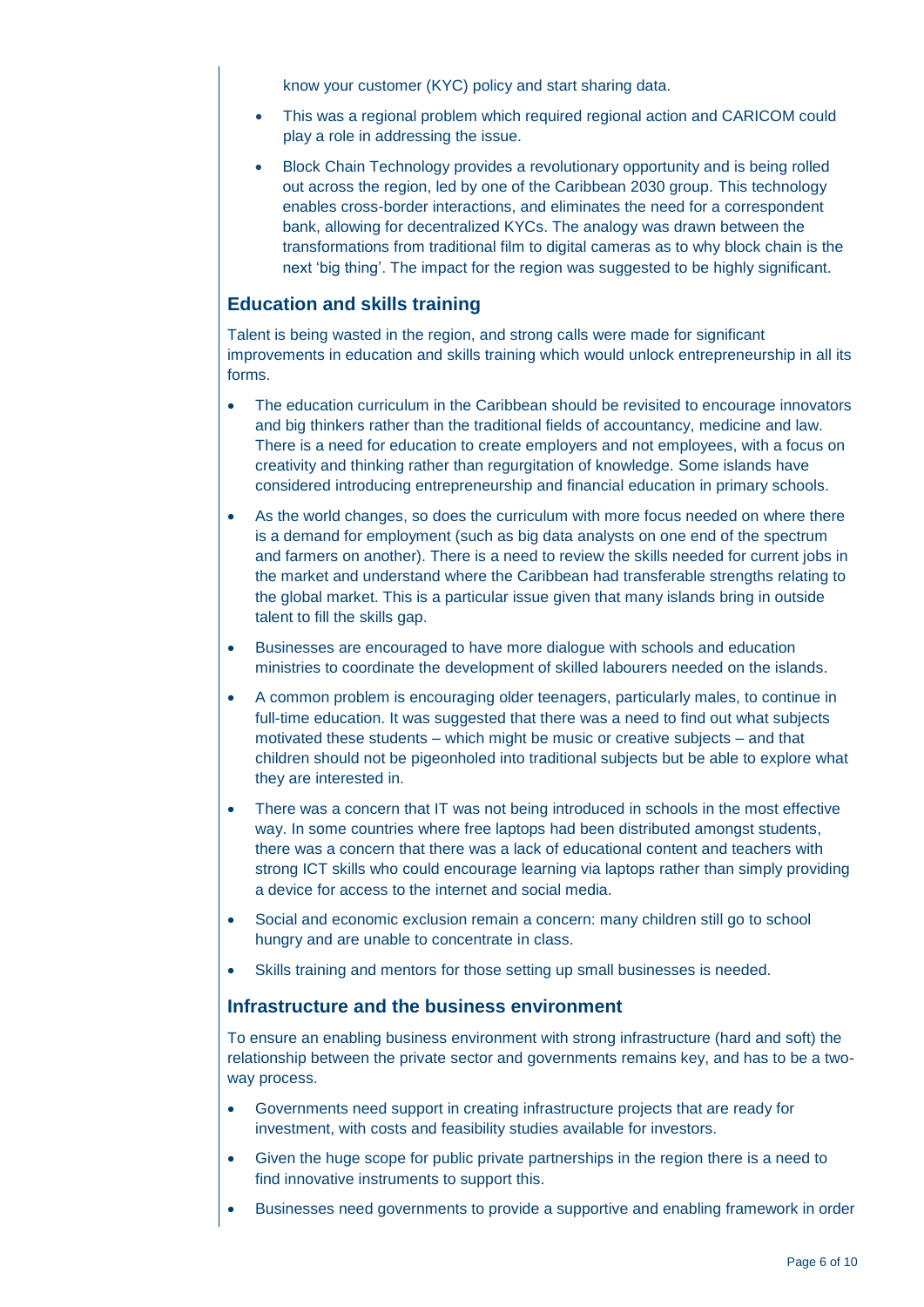to succeed; governments need help in drafting legislation and regulations.

- The region should advocate in advance on regulation issues that affect the Caribbean in the US, Europe and elsewhere.
- The Caribbean received significant grants from the EU for energy but the outcomes had thus far been disheartening. There is a need for greater progress on environmentally sustainable initiatives.
- Taxes on airfares are too high which some believed limit visitor numbers and government revenue.

## **Conclusion**

The group of younger leaders recognised that so many of the solutions to the challenges facing the Caribbean lie within the region. Their passion and energy to make a difference is visible, inspired by the individuals themselves and the entrepreneurs they heard speak. The action agenda set is ambitious, but so is this group.

#### **Catherine Hickey with Robin Hart**

Wilton Park | April 2016

Wilton Park reports are brief summaries of the main points and conclusions of a conference. The reports reflect rapporteurs' personal interpretations of the proceedings – as such they do not constitute any institutional policy of Wilton Park nor do they necessarily represent the views of the rapporteur.

Should you wish to read other Wilton Park reports, or participate in upcoming Wilton Park conferences, please consult our website [www.wiltonpark.org.uk](http://www.wiltonpark.org.uk/)

To receive our e-newsletter and latest updates on conferences subscribe to <https://www.wiltonpark.org.uk/newsletter/>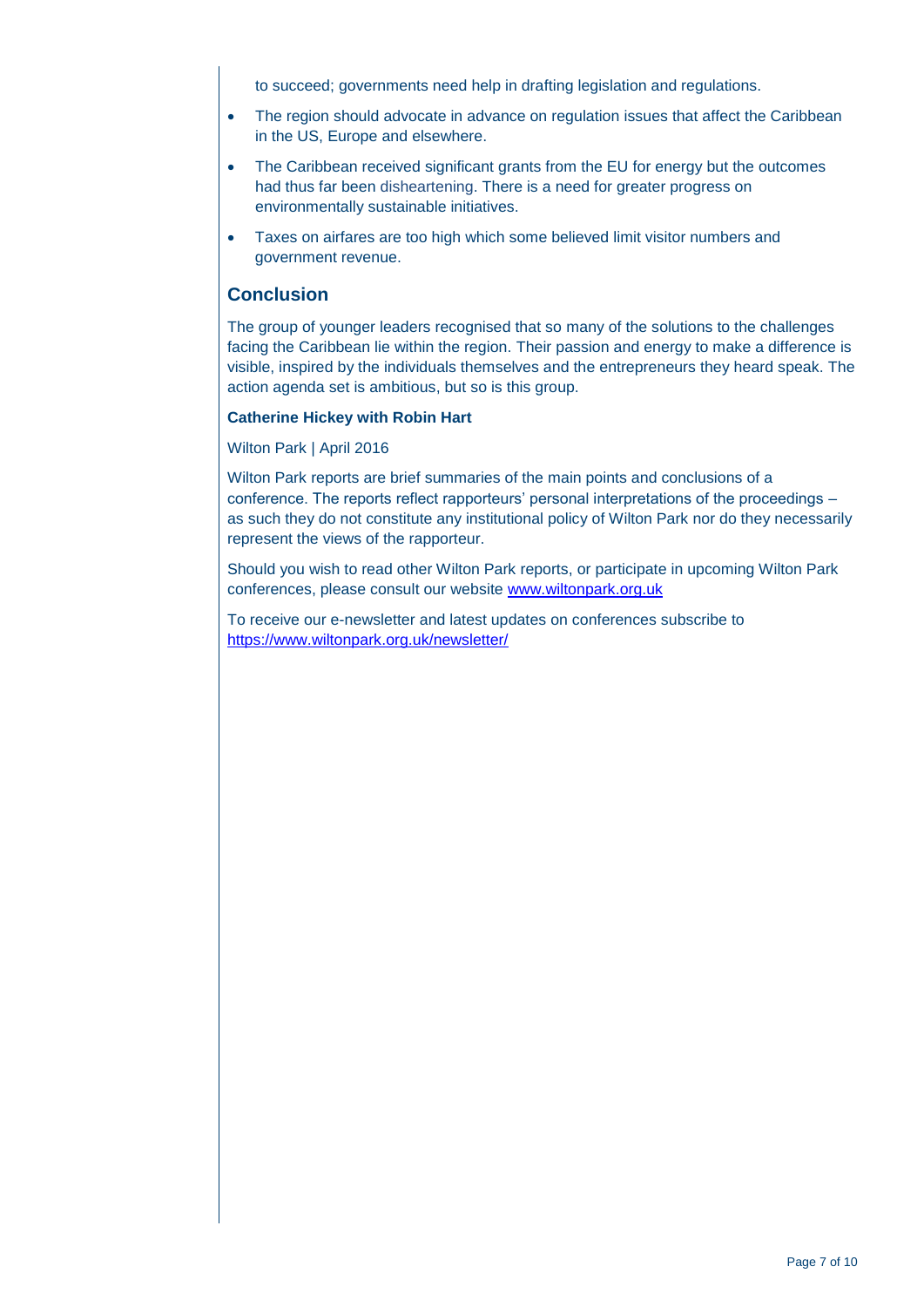# **ANNEX – working group conclusions and actions**

## **Green Growth**

The main focus was on increasing output whilst minimising wastage and lowering carbon emissions, identifying a vision for the region in its green and sustainable approaches, and encouraging best practice. It was agreed that the group was "better together" – and moving forward the group will seek to work together.

Key actions agreed:

- 1. generate a regional online database of what good "green" practices are happening across the region, that improves information sharing. CaPRI offered to start this online, building on their existing renewable energy financing database;
- 2. champion green business approaches in each of the group member's work, for example the hotel industry, and through hotel associations;
- 3. the group will work with existing organisations and associations to make change in the areas of green growth, for example through chambers of commerce, through hotel associations etc.;
- 4. increase sensitisation of the need for sustainable and green approaches, building awareness. There was discussion around the group creating a visual/performing arts piece;
- 5. encourage a move away from the use of plastic, for example mimicking the UK in charging for plastic bags;
- 6. encourage the use of electric cars by government/public organisations, encourage a pilot project with one government; and work towards achieving a zero rating on the importation of electric vehicles.

## **IT infrastructure/technology and open/big data**

The main aims were to empower people through ICT, with the key being to facilitate greater access to information/open data across the region.

Members of this group will form a committee that will look at the important issues of regulation, access and open data sharing. Freedom of information acts are not consistent across CARICOM. This is a key first step to data sharing for example government sharing and harmonization of legislation on e-filing.

CaPRI will conduct an open data readiness assessment for the region, seeking technical support from UNESCO, that will look at the types of information that is available, the standards in the region and will be reviewing draft legislation. A private member motion will be moved in the Dominica parliament by one group member.

Taking a six month approach the group plans to start a public education campaign; by year two it is proposed that a harmonised model for the Caribbean be refined.

## **Trade within and beyond the region**

The group focussed on "Private sector investment and engagement" with actions that could have immediate short term and long term effects and which individuals of the group were committed to work on in their individual capacities where this was possible

1.Development of Public Private Partnerships (PPPs)

Efforts should be made to help governments identify priority projects which can benefit from private sector capital and expertise. Once this is done, technical support can be utilised to make these investment ready - ROI identified, terms defined etc.

2. Promotion and engagement of wider Caribbean

As trade patterns change, the Caribbean needs to more effectively engage the states that border or sit in the Caribbean seas but are outside CARICOM.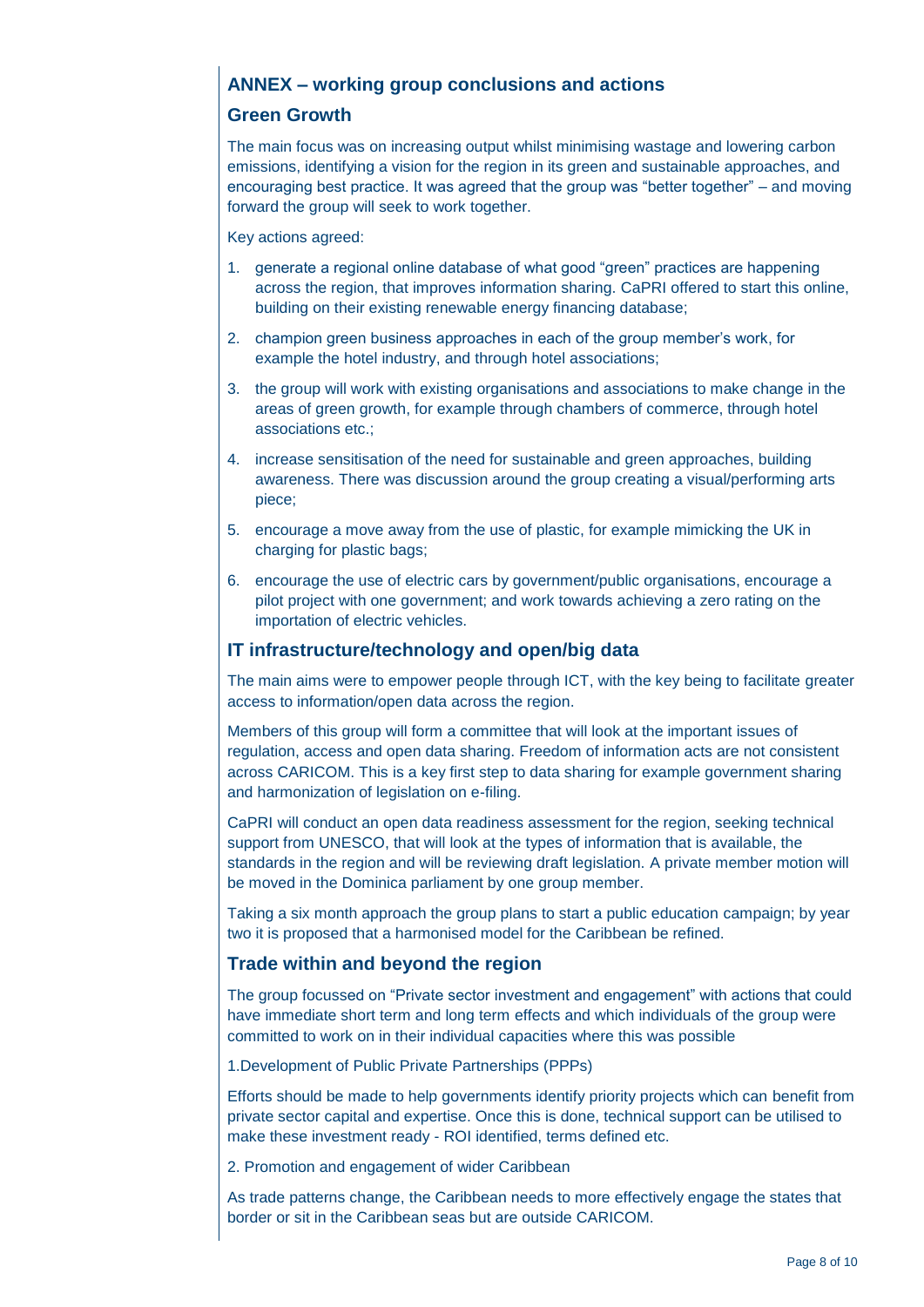This can be done through trade missions; implementation of trade agreements; deeper political engagement and regional events geared toward private sector investment.

Greater private sector interaction and, ultimately, trade, will force greater political engagement and, hopefully, foreign policy co-ordination. CaPRI is to look at alternative measures of development.

3. British government network and European Unions

The representatives in our group with UK government connections would try to encourage and promote bids for countries which qualified for Overseas Development Assistance to access the UK Caribbean Infrastructure Fund.

4. Use of media mechanisms to expose/promote/advocate for change.

The group discussed the ineffective role of the media as a watchdog. In any democratic country the media plays a vital role in creating, moulding and reflecting public opinion.

Members of the group, where possible, would try to promote and publish articles advocating change and exposing current inefficiencies.

## **Finance, credit and business growth (FCBG)**

The group identified three core issues impacting finance in the Caribbean. These issues were seen as fundamental if the group is to be able to undertake strategic actions that can begin to have an impact on "Caribbean 2030" and, additionally, will be central to the core goals of encouraging innovation and entrepreneurship.

Methodology:

The group first attempted to classify a wide-ranging list of priorities into a set of overarching themes. As a second step, the group identified some of the areas that impact the ability to achieve progress in any of the themes. Finally, the group discussed each theme to understand how, and where, the participants could play a meaningful role to bring about change.



*Figure 1 Themes and Overlays*